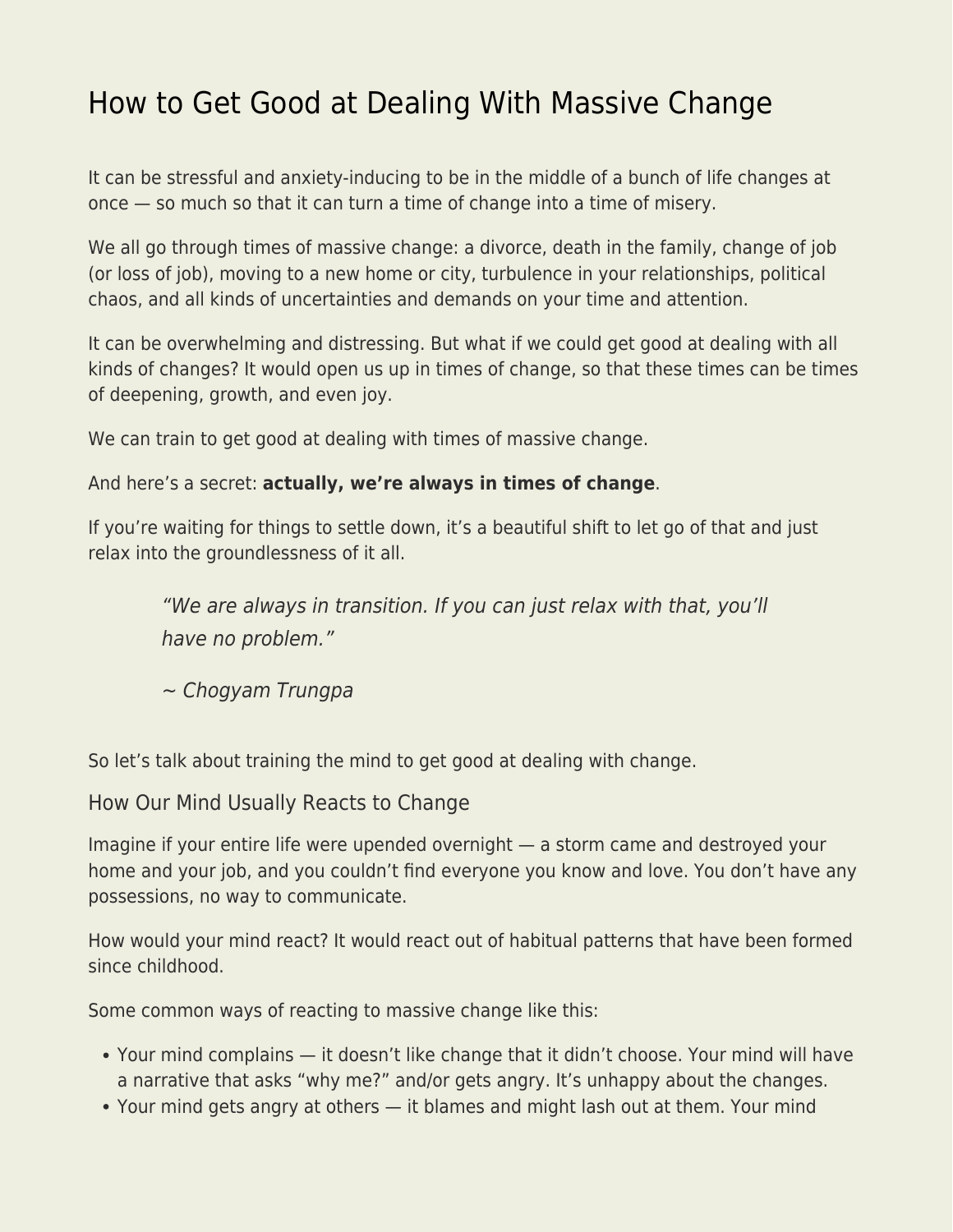asks, "Why do they have to be like that??" And this creates distance between you and them.

- Your mind looks for comfort a return to what you're used to, what you know, what you've always gone to for comfort. If you became homeless, you might drink a soda or eat French fries or something, just to comfort yourself. In fact, we comfort ourselves all the time as a way to deal with stress and change: eating junk food, shopping, TV or Youtube, getting on your phone, social media, porn, etc.
- Your mind tries to get control. This isn't always a bad thing (making a list can be helpful, for example), but constantly striving for control isn't helpful. In fact, it can be stressful, trying to control the massively uncontrollable.
- There are helpful ways of coping as well talking to someone, exercising, meditating, drinking some tea, taking a bath, etc. These are usually habits that people create to cope in a healthier way. However, in the example I've given (a storm making you homeless), and lots of other situations, these options might not be available.

What we're going to train in is a different way of dealing with change, that will help us in any situation, and reduce stress, open our minds to chaotic experiences, and help us find joy and gratitude in the midst of turbulence.

## How to Shift the Mind

So other than talking about it and taking a bath, what can we do to shift the way we deal with change?

It starts with the idea that disliking change, stress about change, and resistance to change are all in our minds. Everything that's stressful and sucky about any change, or a great amount of change, is in our minds.

The good news about that is that if it's in our minds, we can work with it. We can let go of things, shift things, open up to things … because our minds are adaptable and trainable.

The bad news is that we often don't see the things our mind does that causes our difficulties, and so we blame external circumstances. But with this training, we'll learn to see it.

So here's how we can shift how we respond to change and stress:

- 1. **Notice when you're feeling stress or resistance about change**. Usually you'll be doing one of the reactions mentioned in the previous section, so it'll become easy to tell with a bit of practice. Going to your favorite social media or news site? You might be resisting something.
- 2. **Drop into the pure experience of the moment**. You're stressing and resisting because of your thoughts about your situation (or others). The thoughts are the cause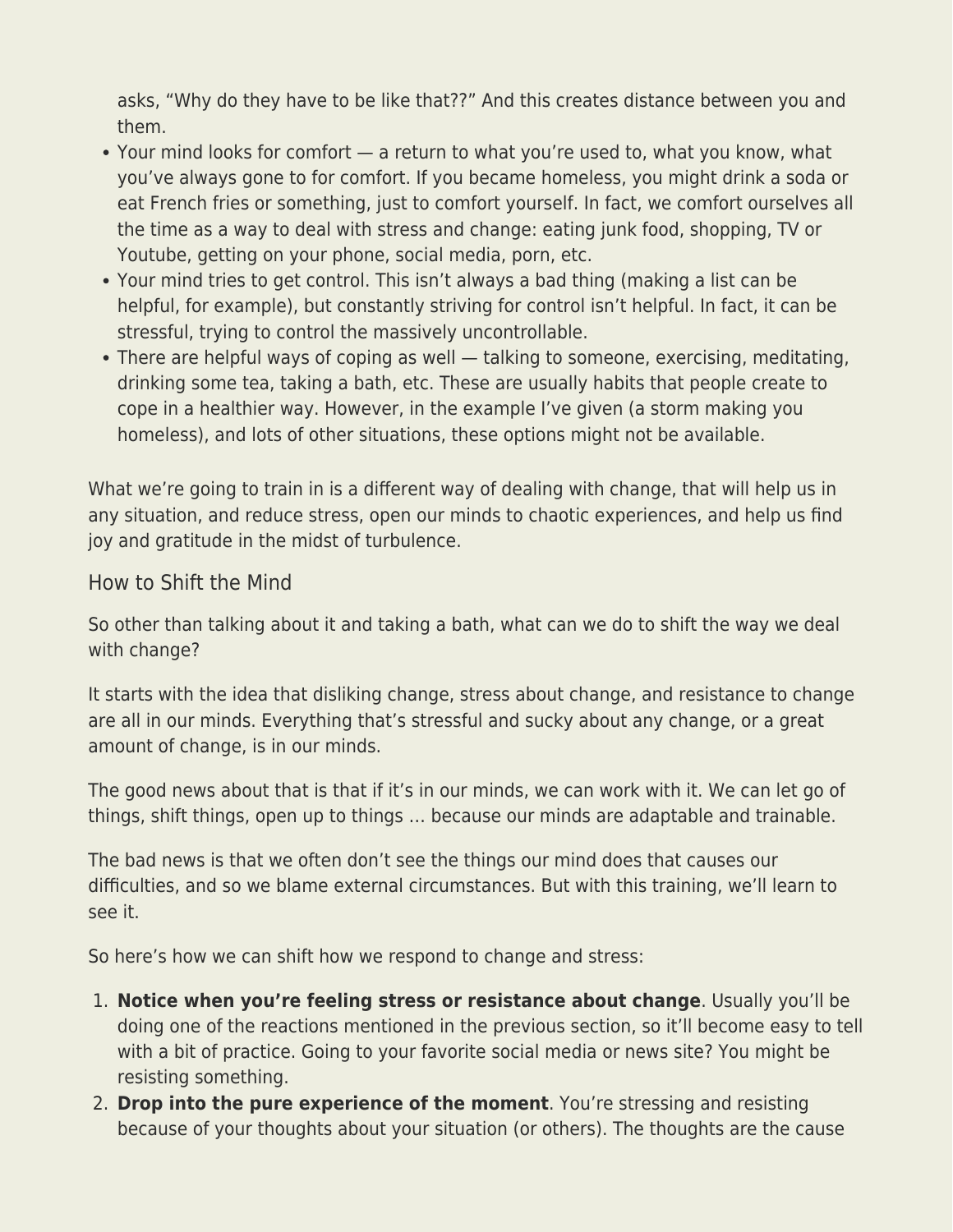of your suffering, not the situation. The situation just exists, it is not bad. So instead of continuing to be caught up in your thoughts, drop into the pure experience of the present moment. To do this, shift your awareness to what's happening in your body right now. What sensations are there? What does the sensation of stress or awareness feel like, in your body? Don't judge or get caught up in a narrative about the stress, just notice. Notice the sensations of your surroundings as well — what sounds can you hear? Notice the light, colors, shapes, textures. The feeling of air on your skin, or clothes on your body. When your mind gets caught up in thought, just return to the sensation of something happening right now.

- 3. **Open to the wide-open nature of this moment, of reality**. You're in the present moment … now notice how wide this moment is. It's boundless, not just the narrow world of your thoughts about your life (thoughts that confine you to a small space), but actually boundless in all directions. You can label each thing you notice (chair, table, myself, dog, tree) or you can notice that actually, it's all just one big field of energy. One big ocean of sensation, an ocean of matter and movement, with no separation between any of it. Noticing this wide-open nature of reality, not bound by labels, ideas or thoughts … we can let our minds open as vast as the sky. Don't worry if this part is difficult at first, it's something you can train in (which we'll talk about in a minute).
- 4. **Relax into the beauty of the changing moment**. From this wide-open place, we can relax our resistant mind, and just relax into the everchanging moment. Notice the beauty of this change — everything is moving, changing, shifting into a new moment. Nothing stays the same, and nothing is really solid. It's flux, it's flow, it's the swirling ocean current of the universe. This is incredibly beautiful, if we can relax and enjoy it.
- 5. **Practice compassion, gratitude and joyful appreciation**. From this relaxed place, we can start to practice three things. First, see if you can find compassion for yourself and others, for the suffering and struggle you're going through. Send out a loving wish to all beings, that they find peace. Second, practice gratitude — can you be grateful for this moment? Can you be grateful for the change? For me, even with a jolting change like the death of my father or one of my best friends, along with the pain of loss, I could also feel gratitude that I had them in my life, which was an incredible gift. This doesn't mean you have to ignore the pain and stress — it just means noticing that both pain and gratitude can co-exist in the same moment. Third, can you appreciate this moment for what it is? Appreciate its beauty, its swirling change, its wide openness, its heartbreaking gorgeousness. I often find joy in this appreciation for the universe as it is.
- 6. **Practice loving things exactly as they are**. And along those lines, take a moment to love the everchanging moment exactly as it is. It includes suffering, wounded beings lashing out at others, loss and pain, but also constant shifting, constant growth and degradation, constant moving into something new. You are one with the wholeness of the universe, co-creating it with all other beings and matter and energy, and it is something to be loved fiercely.

This is the process I suggest you try.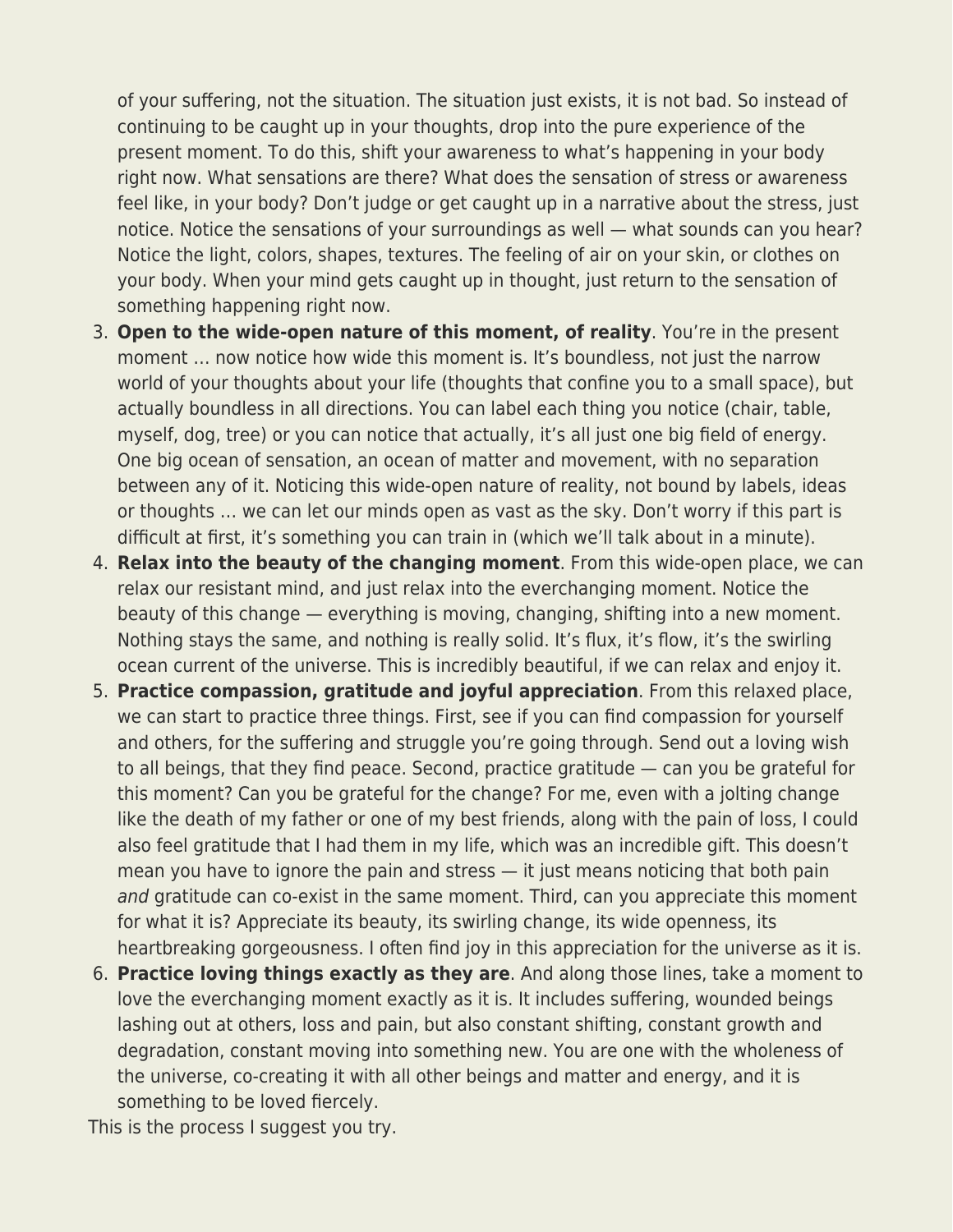What happens here is that we open up to change instead of resisting it. We learn to love things as they are, including the change, rather than complaining about them. We learn to find appreciation and joy in the change, rather than wishing things wouldn't change and being attached to our comfortable ways.

Of course, we can't go through the whole process all the time, but it's worth going through step by step a few times, maybe one or two dozen times, until you feel like you have a physical understanding of it. With daily training, I can guarantee that something will shift in you.

Daily Training is the Key

Going through the steps above once or twice will help you learn it, but it won't really matter on a day-to-day basis in your life until you train in it.

Daily training is the best method.

Here's the training plan I recommend:

- 1. **Sit for 5 minutes in the morning**. Feel free to start with just 2 minutes, and work your way to 5. When 5 minutes is too short, extend to 10. Practice the steps above. Don't let yourself move for those 5 minutes — sit still and practice.
- 2. **Practice during the day**. After a week, in addition to the morning training, try to notice when you are stressed or resisting change. When that happens, think of it as a mindfulness bell that is calling on you to practice. Pause, if you can, and practice, even for a few moments. You don't have to go through the whole process, just the parts that you have time for, that are most helpful to you in the moment. Journal how these two trainings go, and share with someone else.
- 3. **Intermediate: Give yourself some discomfort training**. After you do the first two trainings for at least a month (and two months is even better), set aside 5-10 minutes each day for discomfort training. For example, difficult exercise or a cold shower, or a writing session every morning. This session is supposed to be more than mildly uncomfortable, but not crazy uncomfortable. Somewhere in the middle. As you put yourself in this discomfort, practice the steps above. It's more challenging than morning meditation, but doable.
- 4. **Advanced: Do a weeklong meditation retreat, or a week of purposeful change**. After you practice for 6 months to a year, go on a weeklong meditation retreat. It will deepen your practice. Or go through a week of drastic change, that you put yourself into on purpose. For example, purposely travel around the world with very little (less than 8 lbs. in a small backpack), or go on a weeklong hike using the ultralight approach. The point of this kind of training is to give yourself an extended period of practicing with the method above. Not to see how tough you are, or anything like that. Note: It's